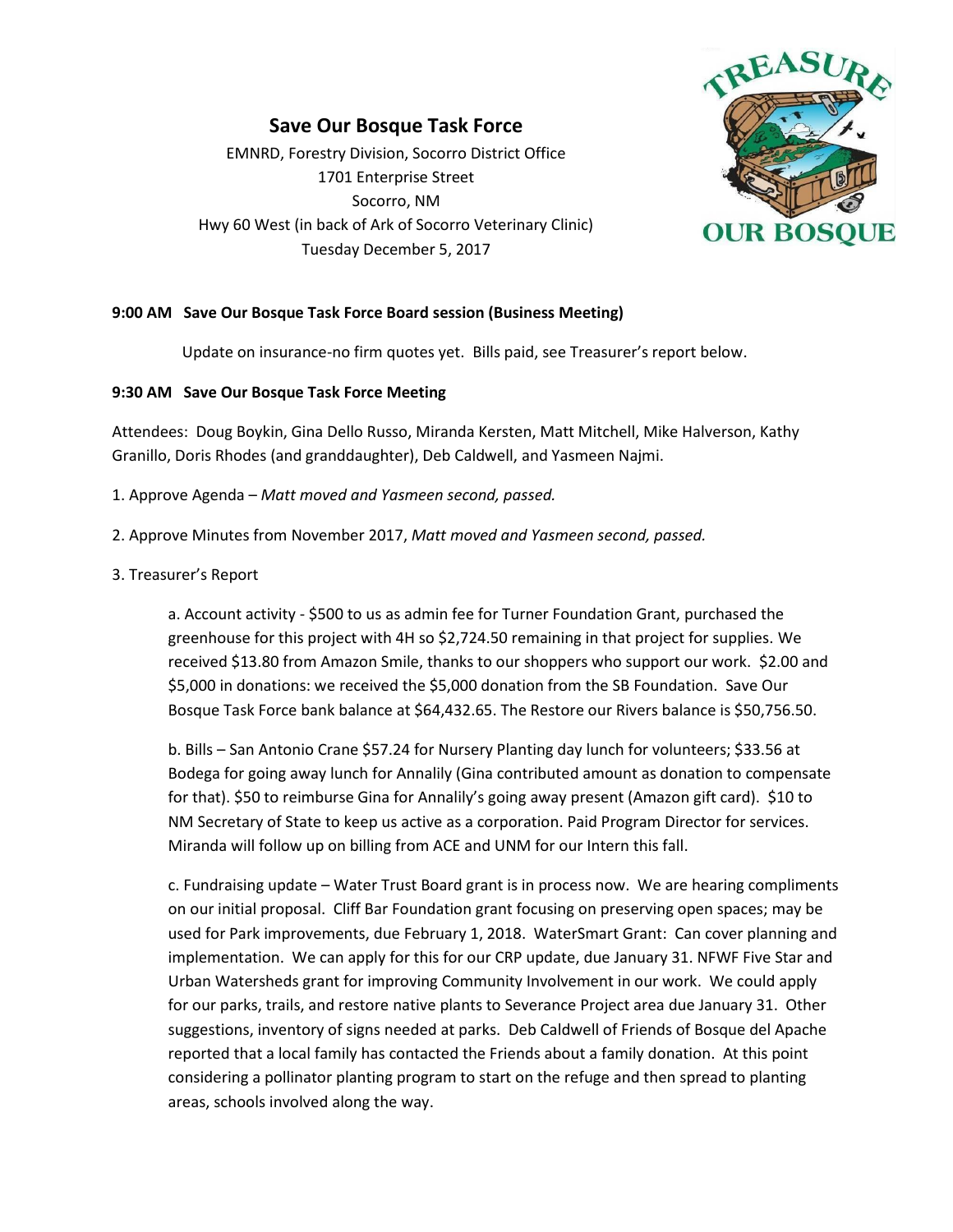4. Director's Update - Miranda reported her Conservation Easement monitoring for RGALT is completed and RGALT has been billed for her work. Private lands part of Tiffany Fire monitoring is done and she finally got a permit from BOR for their portion of the burn. She will monitor that this month. Annalily is completing the website translation. Miranda continued updates to park maps, reviewed the FEMA EA, participated in a webinar for NFWF grant, and had fun at Festival of the Cranes outreach event she set up and ran. She is working on a year-end report for the Board and requests QC on project highlights she plans as a Facebook once a week highlight. Doug and Gina agreed to look over these highlight drafts for her.

#### 5. Project Updates

a. Socorro County Wildfire Hazard Mitigation Projects (HMP) Status - The Socorro Valley Wildfire HMP, Phase 1 continues with a draft Environmental Assessment due out for public comment within the next month or two. For the Socorro County North Bosque HMP, we have locations for project work and Phase 1 Environmental Compliance RfP is now out for bid. Both projects will add greatly to the fire protection of the bosque and homes on the river within Socorro County. Save Our Bosque Task Force continues to be a strong partner in this project.

b. Partners for Fish & Wildlife Projects Status – Suggest we add a running total of remaining project dollars on the bottom of spreadsheet each month. Sevilleta NWR was provided a Coop Agreement update by Miranda. We are awaiting final environmental clearance through the FEMA HMP project Phase 1 to move forward with the Thomas and Dewey projects. This should be done by January or February of 2018 and final design and work can begin after that. We can prioritize these projects for clearing in the spring if possible.

c. Riverine Parks/SNA Updates – SNA – tabled. Riverine Parks – levee mowing update from Yasmeen: Levee hasn't been turned over to MRGCD so haven't worked out the reimbursement for the mowing work. Mike Hamman said that they would work on getting this done this winter. Doug offered SOBTF help in whatever way we can.

d. Rio Grande Trail, Socorro Valley Trail efforts - We should schedule an invite for the Director of State Parks and NME MNRD Secretary Ken McQueen for after the new year. Online survey available now: Miranda and Kathy completed. Our valley trail could be included in some of the grants we are considering.

e. Sevilleta NWR Project Status – Started with \$117,000, overhead, contract for 3000 willows last year has been spent. Obligated \$24,000 for 3000 from Black Willow Nursery for early 2019. Gate update: project design changes to three water control structures within the new design. ISC has obligated money to cover most costs for this project. Need to meet to look into the use of remaining funds. Going out on Thursday afternoon with harvest contractor to look at potential harvest sites on Bosque del Apache NWR. Miranda should be able to get Sevilleta a good number on willows we will be able to harvest this winter by the end of the week. Planting in February 2018. Volunteer days are available and word will go out for this opportunity. Other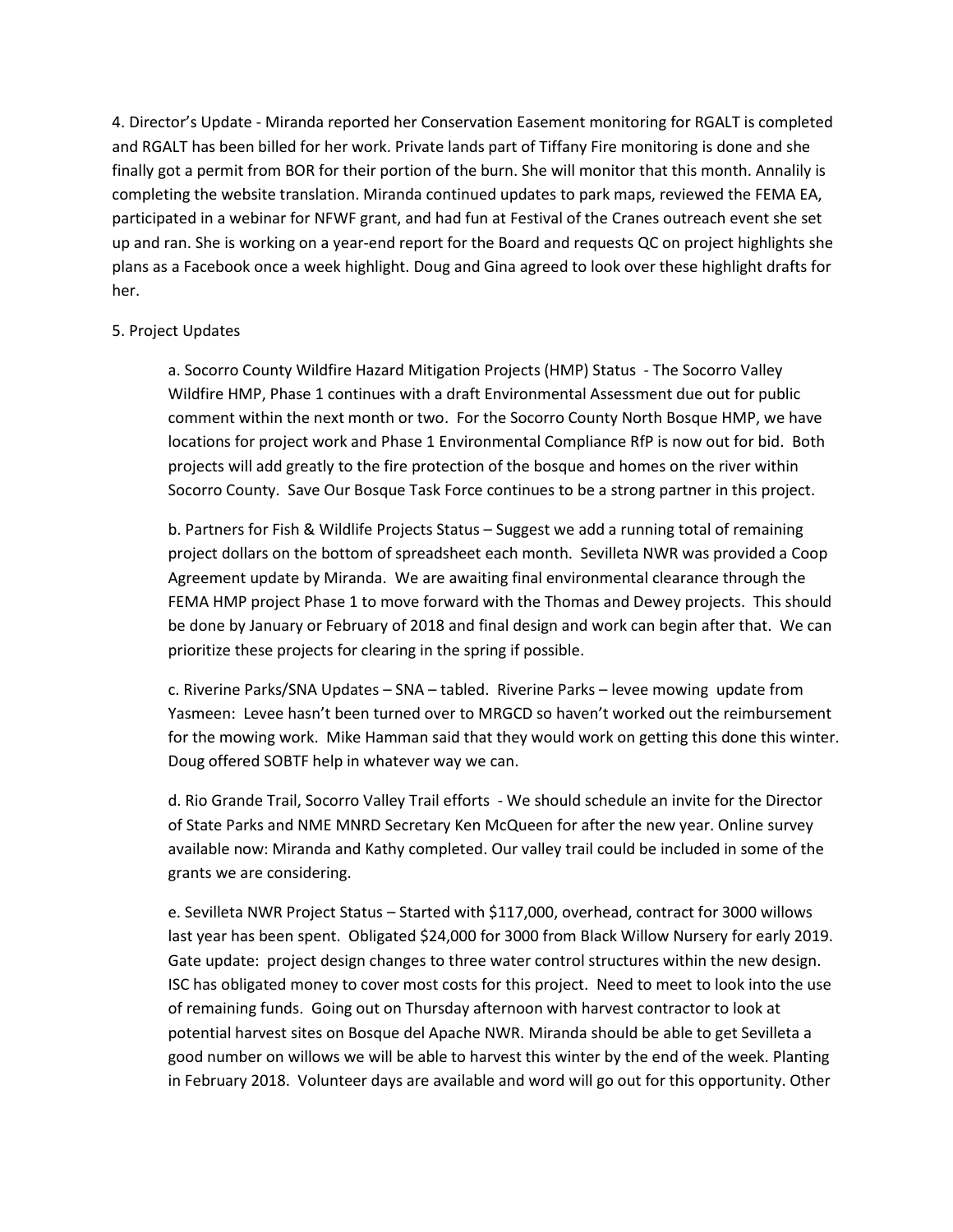topics: Reclamation is working on culvert and Langaman gate construction. We need to work up a schedule for any monitoring needs on Sevilleta NWR for 2018.

f. Central Socorro Bosque Severance Project Status – Severance 1 – done except for final spraying. Severance 2 - mastication done, spraying done in fall 2018. Planting areas in Severance 2 have been delineated. Severance 3 - spray in the spring where they first worked, then masticate whips. Then spray the remainder in the fall 2018. Contractor Forest Fitness, Inc. is working Severance 4 now. They will be able to go all the way to Brown Arroyo with existing funding. They are down across from Hope Farm now. State Forestry is the lead on this project and Doug is overseeing the progress and quality of the work. Miranda and Gina are assisting the project by delineating planting areas and advising contractor on planting requirements.

g. Tiffany Fire Rehabilitation Project Status – We received praise of our proposal from some of the initial reviewers. We are waiting to hear if our proposal will move to the next step towards approval and award. There is a meeting on January 18, 10 a.m. meeting at Bosque del Apache NWR to continue work on this project.

h. Goodding's Willow Nursery Project Status – We will check on nursery on Thursday when we are out at Bosque del Apache NWR. Plan to harvest and plant again in February 2018.

i. 4H/Task Force Greenhouse Status – Greenhouse has arrived. County is doing the prep work for building greenhouse behind the County Annex building. They will plan a work day to put up the Greenhouse before Christmas. Mike recommends 60% shade cloth for the summer months, will need fans.

j. Other Projects: 1) Santa Ana Nursery – Mike Halverson presented that the nursery has been in business since 1991, now at a larger location to allow them to expand. They are starting from seed Goodding's willow, Cottonwood and coyote willow. They specialize in native plants, forbs, grasses, milkweed (4 species at this point). Mike said that he would be happy to partner with us on the 4-H greenhouse, possible pollinator project with Friends of Bosque del Apache. He brought some sample plants for us to see. Miranda will help schedule field trip for us to look at their nursery (Deb, Kathy, Cyndie, Gina, Fred all said they were interested). 2) Sun Zia update, Plan of Development now on schedule for a January 2018 availability to the public. 3) Bosque Conservation Day – committee has a meeting this Thursday to discuss. February 22 or March 1, 2018, Thursday and see which works best for them. Carlos will follow up with the schools to pick a final date. 4) YCC grant tabled.

6. Restore Our Rivers Initiative Update – Miranda submitted our fall accounting for this partnership to the Tamarisk Coalition in October. Our match to date is \$54,000 and \$32,000 in-kind. Miranda is following up with the Tamarisk Coalition's advice on Strategic Planning and Board development. She has sent out draft documents and is waiting for Board review and comment on those documents. Miranda will be presenting to the Friends of Bosque del Apache in January 2018. The next dispersal of TC funds to the Task Force should be in March 2018, approximately \$38,000. Miranda's abstract was accepted for the Tamarisk Coalition conference in February 2018.